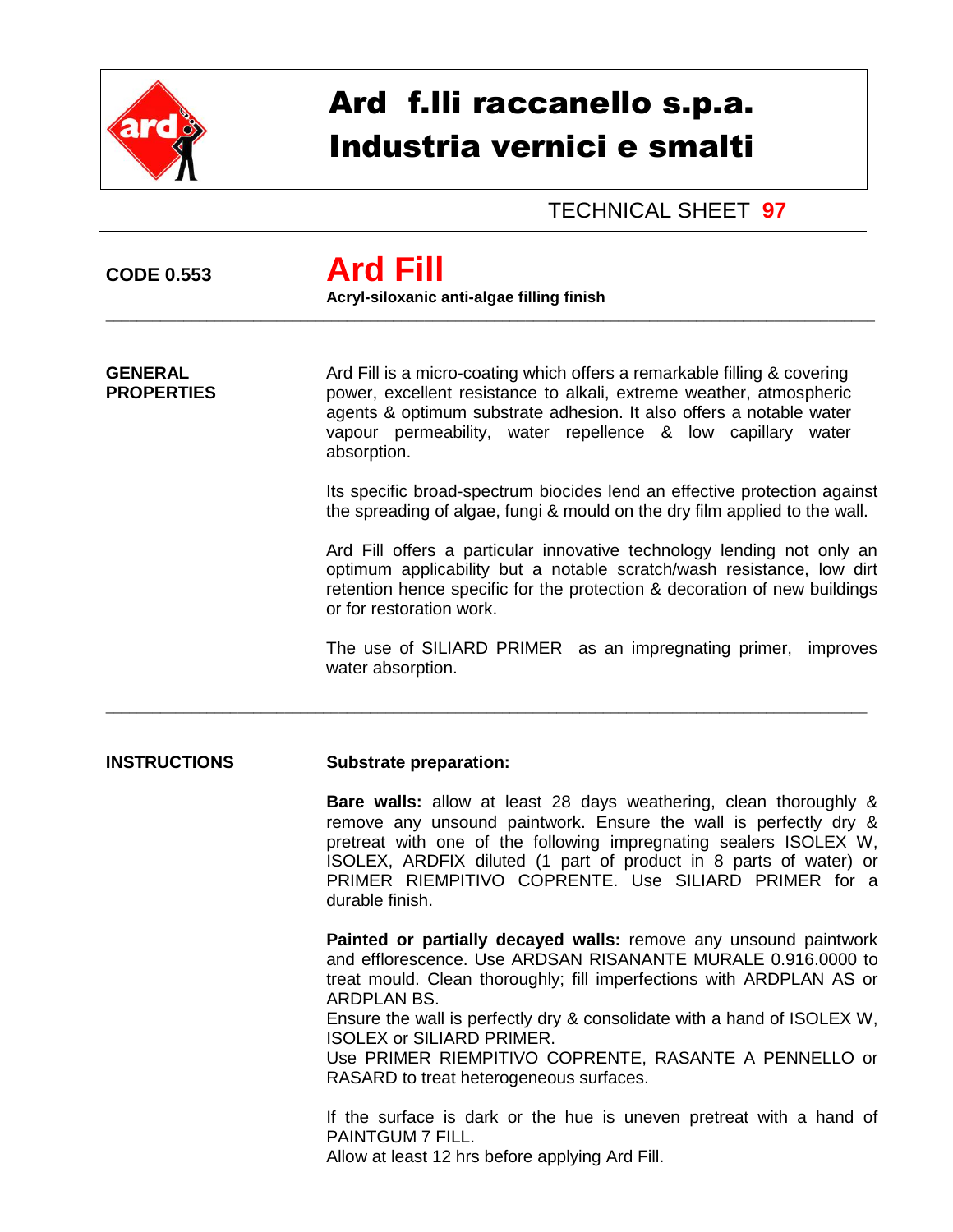#### **Application:**

Apply Ard Fill as follows:

- Brush: stir well, dilute at about 30% in water volume and proceed with the application. Allow 4 hrs reapply diluting Ard Fill at 25% in water volume.
- Roller: (wool or synthetic): dilute at 15% in water volume.
- Due to the aggregates abrasive action compressed (airless) spraying is not recommended.
- Do not apply at substrate or ambient temperature below +5°C or above +35° C; avoid application in direct sunlight.
- After application, outdoor surfaces must be protected against rain until perfectly dry (usually after 48 hrs at 20°C).
- Store the product in cool, frost free premises.
- Wash equipment immediately after use with water.
- When different batches of colour products are used, we recommend mixing together in order to avoid slight colour variations. Walls with efflorescence or subject to rising damp must be restored before application in order to guarantee adherence.
- Ard Fill is one of the 16 COLOURS tinting systems' products.
- Use products in compliance with current Health & Safety Regulations. Dispose of spent material/containers according to the local regulations. Do not empty excess material into water tables.

| <b>TECHNICAL PROPERTIES</b> | <b>SPECIFIC WEIGHT</b>                           |                                  | $1580 \pm 80$ g/l                    |
|-----------------------------|--------------------------------------------------|----------------------------------|--------------------------------------|
|                             | VISCOSITY AT 20°C                                |                                  | $30.000 \pm 4000$ cP                 |
|                             | <b>BINDER</b>                                    |                                  | Acryl-siloxanic                      |
|                             | WATER VAPOUR PERMEABILITY<br>(DIN 52615 WET-CUP) |                                  | $WDD = 440$ g/m <sup>2</sup> 24hrs   |
|                             | $=$ AIR LAYER THICKNESS                          |                                  | $Sd = 0.088$ m                       |
|                             | CAPILLARY WATER ABSORPTION                       |                                  | W=0,194 kg/m <sup>2</sup> $\sqrt{t}$ |
|                             | WITH ISOLEX                                      |                                  |                                      |
|                             | CAPILLAY WATER ABSORPTION                        |                                  | W=0,03 Kg/m <sup>2</sup> $\sqrt{t}$  |
|                             | WITH SILIARD PRIMER S                            |                                  |                                      |
|                             | <b>RESISTANCE UV RAYS</b>                        |                                  | Upper 3 on grey scale                |
|                             | <b>ALKAL RESISTANCE</b>                          | No structural or cromatic change |                                      |
|                             | DRYING AT 20 °C <sup>*</sup>                     | Touch dry:<br>in depth:          | 2 hrs<br>48 hrs                      |

 $\_$  ,  $\_$  ,  $\_$  ,  $\_$  ,  $\_$  ,  $\_$  ,  $\_$  ,  $\_$  ,  $\_$  ,  $\_$  ,  $\_$  ,  $\_$  ,  $\_$  ,  $\_$  ,  $\_$  ,  $\_$  ,  $\_$  ,  $\_$  ,  $\_$  ,  $\_$  ,  $\_$  ,  $\_$  ,  $\_$  ,  $\_$  ,  $\_$  ,  $\_$  ,  $\_$  ,  $\_$  ,  $\_$  ,  $\_$  ,  $\_$  ,  $\_$  ,  $\_$  ,  $\_$  ,  $\_$  ,  $\_$  ,  $\_$  ,

\_\_\_\_\_\_\_\_\_\_\_\_\_\_\_\_\_\_\_\_\_\_\_\_\_\_\_\_\_\_\_\_\_\_\_\_\_\_\_\_\_\_\_\_\_\_\_\_\_\_\_\_\_\_\_\_\_\_\_\_\_\_\_\_\_\_\_\_\_\_\_\_\_\_\_\_\_\_\_\_\_\_\_\_\_\_\_\_\_\_\_\_\_\_\_\_\_\_\_

\_\_\_\_\_\_\_\_\_\_\_\_\_\_\_\_\_\_\_\_\_\_\_\_\_\_\_\_\_\_\_\_\_\_\_\_\_\_\_\_\_\_\_\_\_\_\_\_\_\_\_\_\_\_\_\_\_\_\_\_\_\_\_\_\_\_\_\_\_\_\_\_\_\_\_\_\_\_\_\_\_\_\_\_\_\_\_\_\_\_\_\_\_\_\_\_\_\_\_

**YIELD** A cycle of two hands implies a yield of approx 4,5 m<sup>2</sup>/l. The same refers to even substrates with a mean absorption. Testing on specific substrates is recommended.